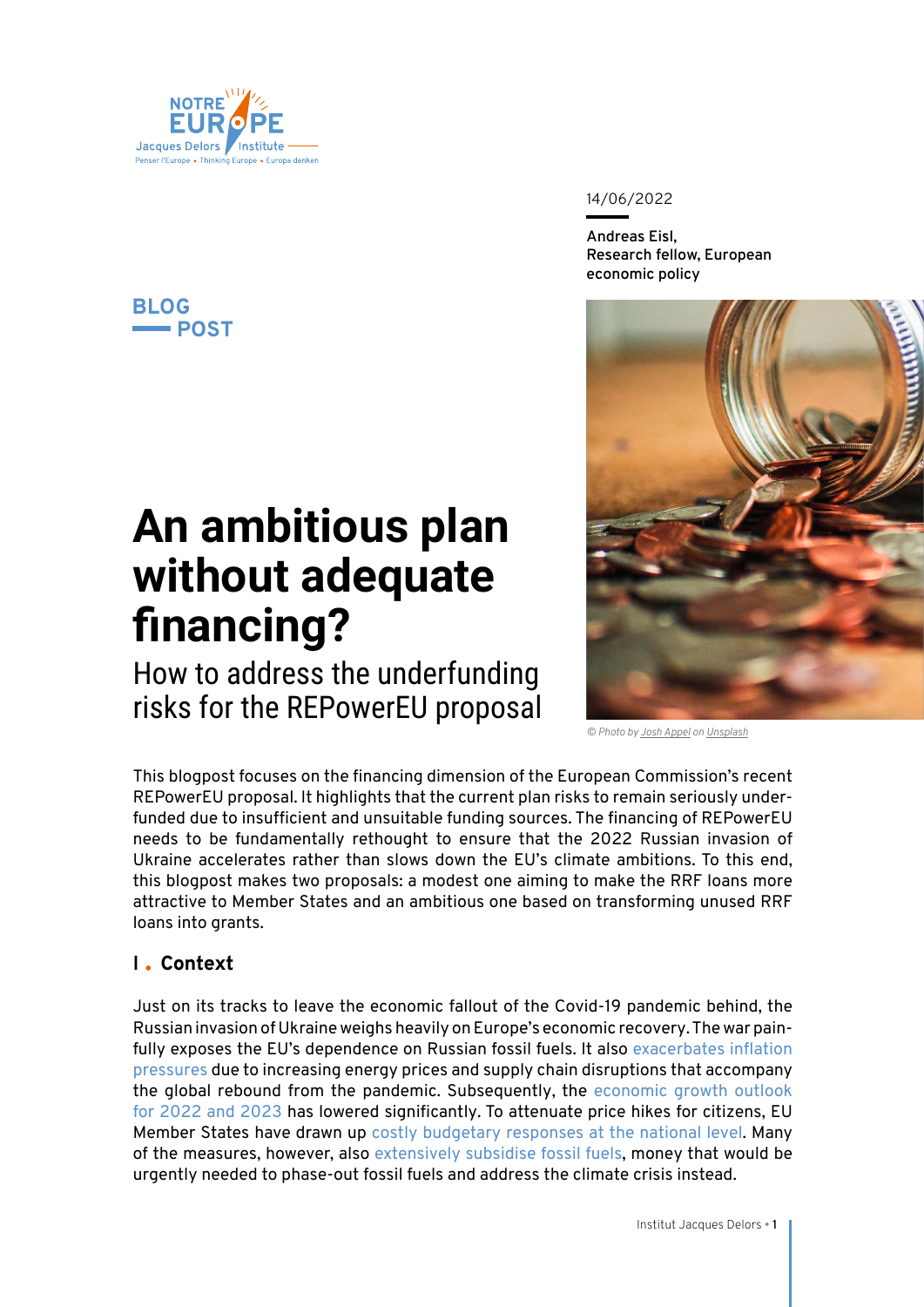# **II The REPowerEU Proposal**

#### I **INVESTMENT NEEDS**

To reduce Europe's dependence from Russian fossil fuels and to accelerate the green transition, the Commission announced its [REPowerEU proposal](https://ec.europa.eu/commission/presscorner/detail/en/IP_22_3131) on May 18. To achieve these goals, it states that additional investments amounting to  $\epsilon$ 210bn are necessary between 2022 and 2027, and €300bn to cover the whole period until 2030. The expenditure areas are detailed in an accompanying [staff working document.](https://eur-lex.europa.eu/legal-content/EN/TXT/PDF/?uri=CELEX:52022SC0230&from=EN) The largest identified investment needs are €113bn for renewables (PV, wind and hydrogen), €56bn for energy efficiency and heat pumps, €41bn for adapting industry, €39bn for the power grid and storage and €37bn for increased biomethane production. To adapt the existing infrastructure to the phase-out of Russian fossil fuel imports, the plan equally envisages to spend €10bn on new LNG infrastructure and pipeline corridors and €2bn each for the coal and oil sectors.

#### I **FINANCING SOURCES**

While REPowerEU details investment needs by sectors, **the financing sources of the plan remain considerably more vague**, provided in a simple [factsheet.](https://ec.europa.eu/commission/presscorner/api/files/attachment/872551/FS%20Financing%20REPowerEU.pdf.pdf) NGEU's Recovery and Resilience Facility (RRF) is supposed to provide the bulk of the financing for REPowerEU, drawing on the Facility's currently unused loans, amounting to €225bn. In addition, the plan intends to generate  $\epsilon$ 20bn in new grants through the auctioning of Emission Trading System (ETS) allowances from the existing Market Stability Reserve and to allow the transfer of funds from cohesion policy (up to €26.9bn) and the Common Agriculture Policy (up to €7.5bn from the EAFRD) into the RRF.

Beyond these European financing sources, the Commission considers additional funding for the REPowerEU plan to come from the European Investment Bank, national funding and private investment. The current proposal, however, does not specify the size and type of financing that should be provided by these stakeholders.

As the Commission and Member States consider the RRF's national recovery and resilience plans (NRRPs) a success model so far, modified NRRPs are supposed to become the central instrument through which the required funds should be channelled for evaluation and implementation. To allow for climate-harming investments in oil and gas currently forbidden in the RRF Regulation, but deemed necessary for more energy security, the proposal envisages a softening of several existing criteria, such as the 'do no significant harm' principle.

### **III REPowerEU financing challenges and shortcomings**

The current REPowerEU proposal entails **serious underfunding risks for the twin priorities of reducing the dependence on Russian fossil fuels and accelerating the green transition**. If the EU really wants to build on the success model of the RRF, it needs to revive its logic: providing a [legitimate balance between solidarity and responsibility](https://institutdelors.eu/wp-content/uploads/2020/10/PP255_European-debt-mutualisation_Eisl_EN.pdf) [mechanisms](https://institutdelors.eu/wp-content/uploads/2020/10/PP255_European-debt-mutualisation_Eisl_EN.pdf) between Member States by linking European grants with national investments and reforms. At the national level, the provision of grants made it significantly easier to justify the acceptance of conditionality. The grant component of the RRF equally ensured that all of that money is actually spent by the Member States, increasing public investment across Europe.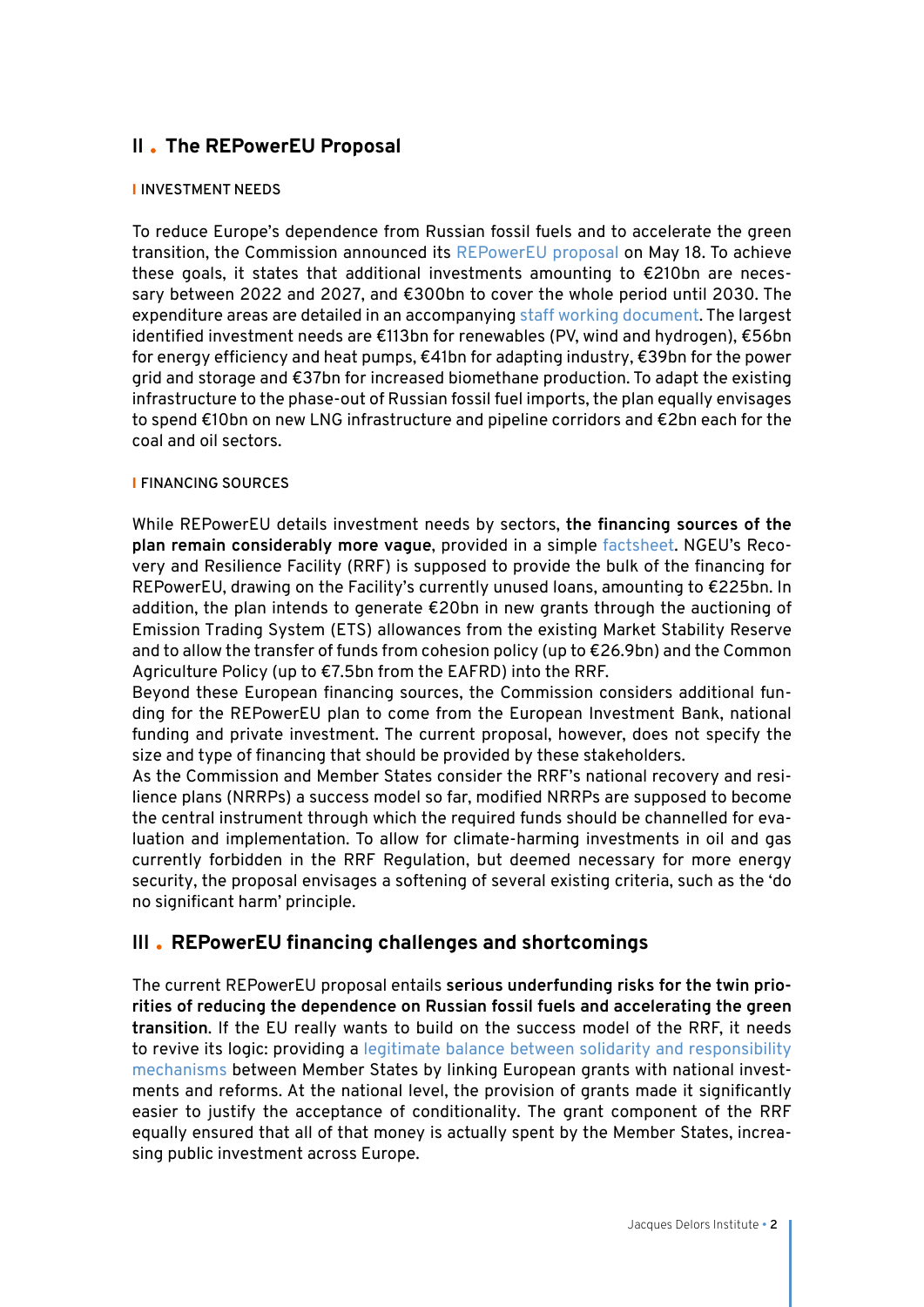But under the current REPowerEU plan, the grant component is smoke and mirrors. Additional investment needs cannot be met by simply shuffling money around. The transfer of cohesion policy and CAP funds only moves European funding between different spending and control mechanisms. Similarly, the use of the market stability reserve to create additional revenues might, in the end, only transfer resources from national budgets and EU ETS Funds (Innovation Fund, Modernisation Fund) to the RRF, as the selling of additional ETS allowances has a [negative impact on the carbon price](https://twitter.com/italiadati/status/1530217894902112258) and thus on national and EU revenues linked to the ETS. Depending on the size of carbon price reduction, additional revenues linked to the market stability reserve could actually be cancelled out by revenue losses for Member States and the EU ETS Funds. To make things worse, the auctioning of additional ETS allowances would also allow for more CO2 emissions in the short term, going at odds with European climate ambitions.

A significant amount of 'fresh' money for financing REPowerEU can thus only come from the unused loan component of the RRF, but there are several reasons why many Member States have not made use of their share so far. First, the RRF loans can be attributed to individual countries and subsequently add to national public debt, falling under the –currently suspended– fiscal rules of the Stability and Growth Pact. Member States with high public debt burdens and little fiscal space could thus be hesitant to further constrain their already limited fiscal room of manoeuvre in the future. Second, other countries might be unwilling to accept RRF loans because they come with conditionality. If a country can indebt itself with similar – or even with slightly higher – bond interest rates in the markets in comparison to the rates offered by the Facility, policy-makers will prefer to retain complete spending control. This creates an underfunding risk for the REPowerEU spending objectives.

#### **IV What is needed to adequately fund REPowerEU –Genuinely new RRF grants**

The key element to repeat the perceived success of the RRF would be to once more **link European grants with national investments and reforms**. For this to work, truly additional revenues need to be made available. Neither the proposed use of the ETS Market Stability Reserve, nor the transfer of funds from cohesion policy and CAP can fulfil this function.

An ambitious option would be to **transform at least part of the unused €225bn of RRF loans into grants**. It is difficult to decide the exact size of additional grants on a purely technical basis but at least 50% of remaining loans turned into grants would surely provide a very strong incentive for Member States and send a strong political signal. As the final size of NGEU was to a significant extent based on political rather than macroeconomic considerations, we could actually draw on the central political proposal paving the way for NGEU. In May 2020, Germany and France proposed €500bn in grants through common EU borrowing for a European recovery fund. During the NGEU negotiations, this was changed into €390bn in grants and €360bn in loans. With the transformation of €110bn of the remaining RRF loans into grants, we could come back to the grant size of the initial Franco-German proposal. Transforming at least a part of the RRF loans into grants would allow to provide additional European grants without having to resort to a second common borrowing instrument, or to reopen the overall NGEU debt envelope. Unfortunately, Art. 5 of the 2020 Own Resources Decision (ORD) specifies the share of grants and loans, meaning that an increase of the grant component in the RRF would require unanimity plus the ratification of an amended ORD in all 27 EU Member States, in addition to changes to the European Recovery Instrument (EURI) regulation and the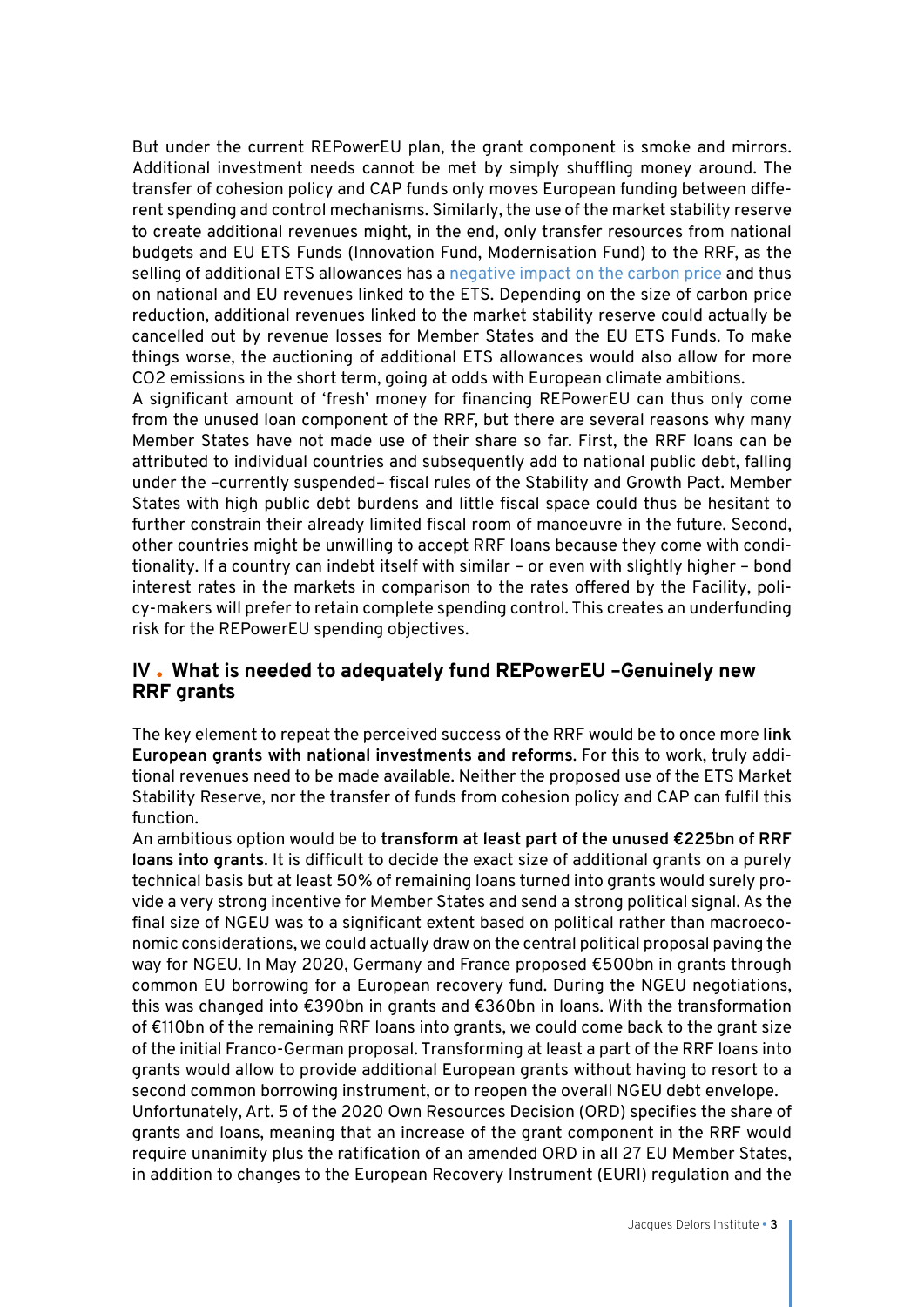RRF regulation. There would, however, be no need to modify Art. 6 of the ORD, as the temporary increase of the own resources ceiling to cover the liabilities of NGEU common borrowing includes the full amount of €750bn already.

While politically difficult, this approach would also allow to address a number of other relevant issues. First, an amendment of the ORD, EURI and RRF regulations would allow to better articulate the solidarity mechanism to respond to the 2022 Russian invasion of Ukraine and its consequences, instead of relying on the solidarity logic underlying the common response to the Covid-19 pandemic. Second, the explicit adaptation of parts of NGEU to deal with energy dependence and the related need to accelerate the green transition should equally imply the development of a new contribution key of the remaining loans transformed into grants. The war has [asymmetric effects](https://hertieschool-f4e6.kxcdn.com/fileadmin/2_Research/1_About_our_research/2_Research_centres/6_Jacques_Delors_Centre/Publications/20220307_Economic_Consequences_Ukraine_Redeker.pdf) on EU Member States, but with a different distribution from the Covid-19 pandemic. An amendment of the RRF regulation should take this into account, **reallocating grants particularly towards those countries that are very dependent on Russian fossil fuel imports and that have shouldered a large part of the influx of Ukrainian refugees**. In addition, a new contribution key could take into account in which countries investment in renewable energy projects would make most sense. Finally, changes to NGEU could also address a few broader problems that might hamper its implementation. For example, some of the [deadlines](https://investeu.europa.eu/document/download/b1836981-1d44-44d9-b5f6-5bb0d9c02e29_en?filename=InvestEU-Steering-Board-Minutes-meeting-5-20211206.pdf) linked to the NGEU budgetary guarantee for InvestEU might be too short to allow even for a partial execution of the programme. A deadline extension in Art. 3 (6) of the EURI regulation would help to avoid losing crucial financial support for accelerating the green transition.

#### **V An alternative approach to reduce underfunding risks –Make RRF loans more attractive**

Should Member States not be able to agree on a new grant component for the REPowerEU plan, a more modest and clearly second-best solution to reduce the underfunding risks would be to **make the unused RRF loans more attractive for Member States**. Three changes could help to alleviate at least some of the material and institutional constraints on Member States' budgets. Some of them could also complement the RRF grant approach discussed above.

First, the loan agreements for the remaining unused RRF loans should allow for more favourable repayment conditions than [currently available to Member States.](https://www.europarl.europa.eu/doceo/document/E-9-2021-003465-ASW_EN.html) **A front-loading of investments to achieve the REPowerEU objectives should thus be linked to a back-loading of the repayment of loans**. As illustrated by the existing [Portuguese RRF](https://recuperarportugal.gov.pt/wp-content/uploads/2021/10/Loan-Agreement.pdf) [loan agreement](https://recuperarportugal.gov.pt/wp-content/uploads/2021/10/Loan-Agreement.pdf), RRF loans come so far with a 30-year maturity, including at 10 year grace period with the subsequent repayment of the principal over the course of the following 20 years. To make the remaining RRF loans more attractive, the loan maturities and the grace period could be further prolonged. In addition, the repayment of the principal could be concentrated towards the end of the NGEU repayment deadline in 2058. Such loan characteristics should especially be considered for those Member States that currently have a high public debt burden (such as Italy and Greece), reducing immediate fiscal consolidation constraints beyond the fiscal rules themselves. Backloading loan repayment towards the 2040s and 2050s would provide some more fiscal space for Member States in the 2030s. While the ORD specifies that debt repayment "shall be scheduled (…) as to ensure the steady and predictable reduction of liabilities", this should not exclude the possibility to back-load loan repayment to a certain extent.

Second, **the remaining unused RRF loans should be excluded from the common fiscal rules**. The renewed suspension of the European fiscal rules until the end of 2023 pro